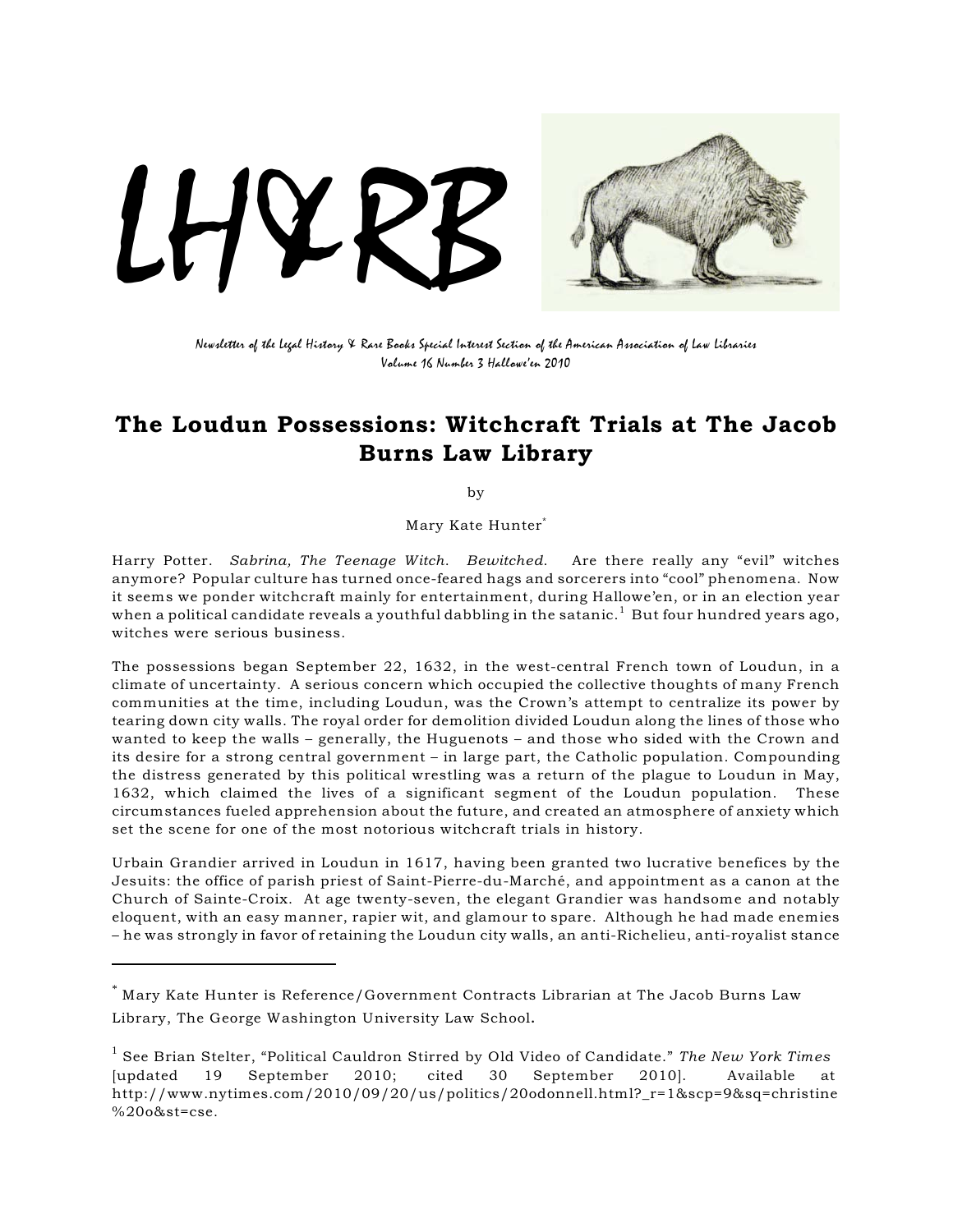– Grandier also had earned the support of many influential men early in his career. For twelve years, he was a grand success.

Grandier's favored status did not last. Part of his Hollywoodesque persona was an apparent predilection for philandering. A pivotal event contributing to Grandier's downfall was the "seduction of Philippe," the daughter of the prominent Louis Trincant, a king's prosecutor in Loudun and one of Grandier's staunchest friends and supporters. Although it cannot be proven, it is likely that Philippe was impregnated by Grandier. After Philippe became pregnant, Grandier's life began to unravel.  $^{\rm 2}$ 

The first trial in which Grandier was a party (1629) involved Jacques de Thibault, a probable relative of Philippe, who beat Grandier with a cane outside the Church of Sainte-Croix, where Grandier was headed to attend a service. $3$  The caning was in response to Grandier's angry demand that Thibault explain himself regarding his broadcast of tales of Grandier's lechery. Grandier's case against Thibault was heard before the Parlement of Paris, and plaintiff Grandier seemed well-positioned to prevail. However, after regaling the court with tales of Grandier's indecent behavior with women, defendant Thibault dramatically produced an order for Grandier's arrest for immorality signed by Grandier's bishop. He read it to the judges, who then ordered the delivery of Grandier to his bishop to be tried in the ecclesiastical court. As a result of the ecclesiastical court's decision, Grandier was barred from performing the public functions of a priest for five years in the Diocese of Poitiers, and forever in Loudun.

In the wake of this devastating decision, Grandier and his allies worked diligently to restore his livelihood and reputation. His case later was presented at the Parlement of Paris, and was referred to the court at Poitiers (with the possibility of appeal to the Parlement of Paris). Many of the witnesses against Grandier retracted their statements, perhaps because they felt uncomfortable about lying before a royal court.<sup>4</sup> The case against Grandier was set aside, leaving open *Urbain Grandier*



<sup>3</sup> *Ibid.*, 223, 33.

 $^{4}$  *Ibid.*, 51.

 $2$  It is no wonder, if Grandier's seduction of Philippe were a fact, that the coterie of Loudun men who aligned themselves as bitter foes against Grandier bore close ties of family or friendship to Philippe and her father Louis Trincant, as Robert Rapley shows in *A Case of Witchcraft: The Trial of Urbain Grandier* (Montreal: McGill-Queen's University Press, 1998), 25-29.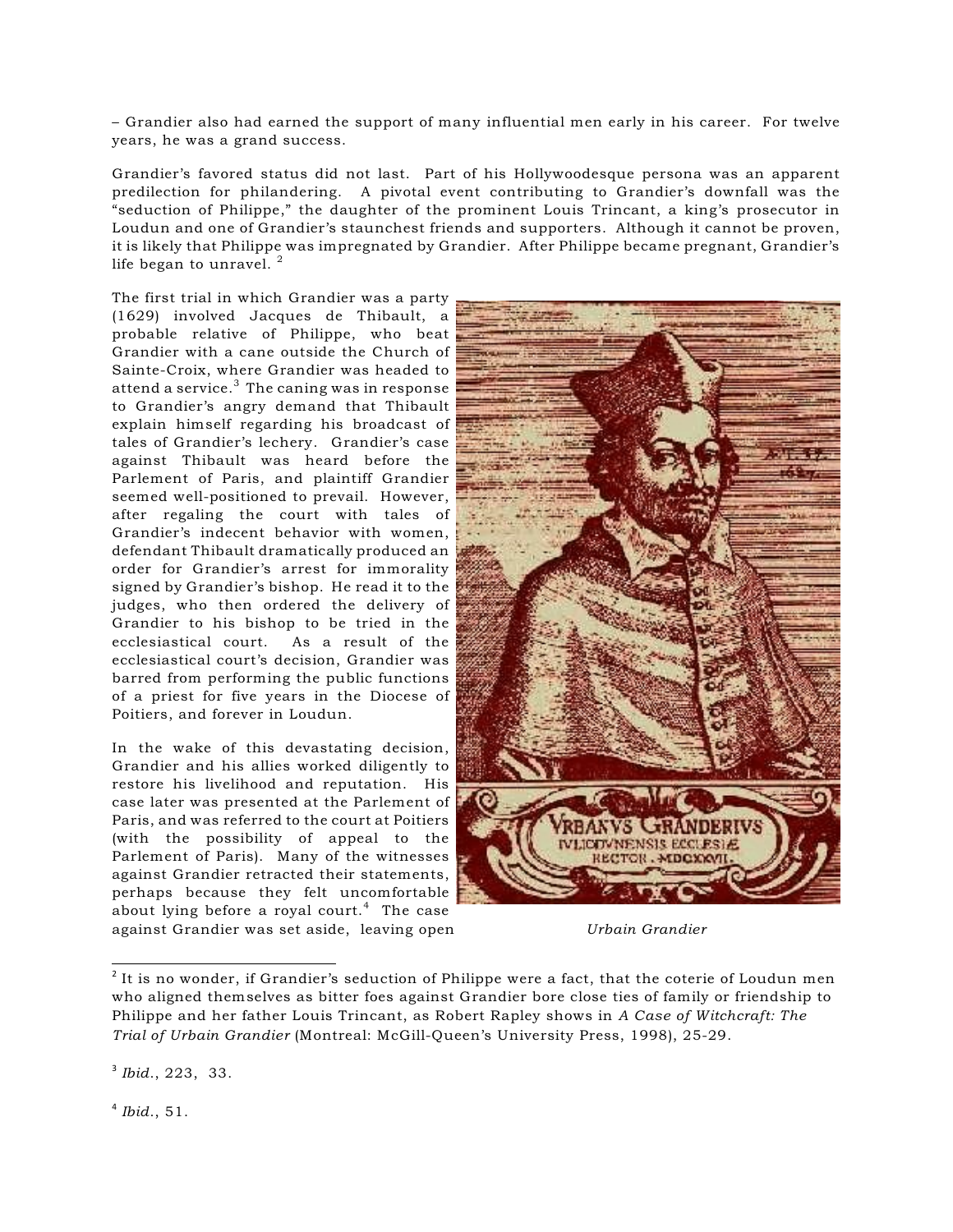

# **LH&RB**

*LH&RB* is published three times each year by the Legal History & Rare Books Special Interest Section of the American Association of Law Libraries.

Submissions for publication are strongly encouraged. We have been known to beg. Correspondence can be sent to the appropriate editor at the following address:

Mark Podvia, Editor-in-Chief Associate Law Librarian and Archivist Dickinson School of Law Library of the Pennsylvania State University 150 S. College St. Carlisle, PA 17013 Phone (717)240-5015/Fax: (717)240-5127 Email mwp3@psu.edu

Jennie Meade, Articles Editor Director of Special Collections George Washington University Jacob Burns Law Library 716 20th St, N.W. Washington, DC 20052 Phone (202)994-6857/Fax (202)994-2874 E-mail jmeade@law.gwu.edu

Kurt X. Metzmeier, Articles Editor and Webmaster Associate Director University of Louisville Law Library Belknap Campus 2301 S. Third Louisville, KY 40292 Phone (502)852-6082/Fax (502)852-8906 E-mail kurt.metzmeier@louisville.edu

Joel Fishman, Ph.D., Book Review Editor Assistant Director for Lawyer Services Duquesne University Center for Legal Information Allegheny County Law Library 921 City-County Building 414 Grant Street Pittsburgh, PA 15219 Phone (412)350-5727/Fax: (412)350-5889 E-mail fishman@duq.edu

Daniel Blackaby, Legal History Column Editor Reference & Cataloging Librarian Western State University College of Law Library 1111 North State College Blvd. Fullerton, CA 92831 Phone (714)738-1000/Fax (714)871-1406 dblackaby@wsulaw.edu

Michael Widener, Member News Editor Rare Book Librarian Lillian Goldman Library, Yale Law School PO Box 208215 New Haven, CT 06520 Phone (203)432-4494/Fax (203)432-7940 mike.widener@yale.edu

Anne Mar, Recent Acq. Column Editor Project Archivist, National Equal Justice Library Georgetown University Law Library 111 G St., N.W. Washington, DC 20001 Phone (202)662-4043/Fax (202)662-9911 E-mail am626@law.georgetown.edu

Kasia Solon, Exhibits Column Editor Reference Librarian Tarlton Law Library, The University of Texas School of Law 727 East Dean Keeton Street Auston, TX 78705 Phone (512)232-3801/Fax (512)471-0243 E-mail ksolon@law.utexas.edu

Sarah Yates, Sp. Coll. Cat. Column Editor Cataloging Librarian University of Minnesota Law Library 229 19th Ave. S. Minneapolis, MN 55455 Phone (612)625-1898/(612) E-mail yates006@tc.umn.edu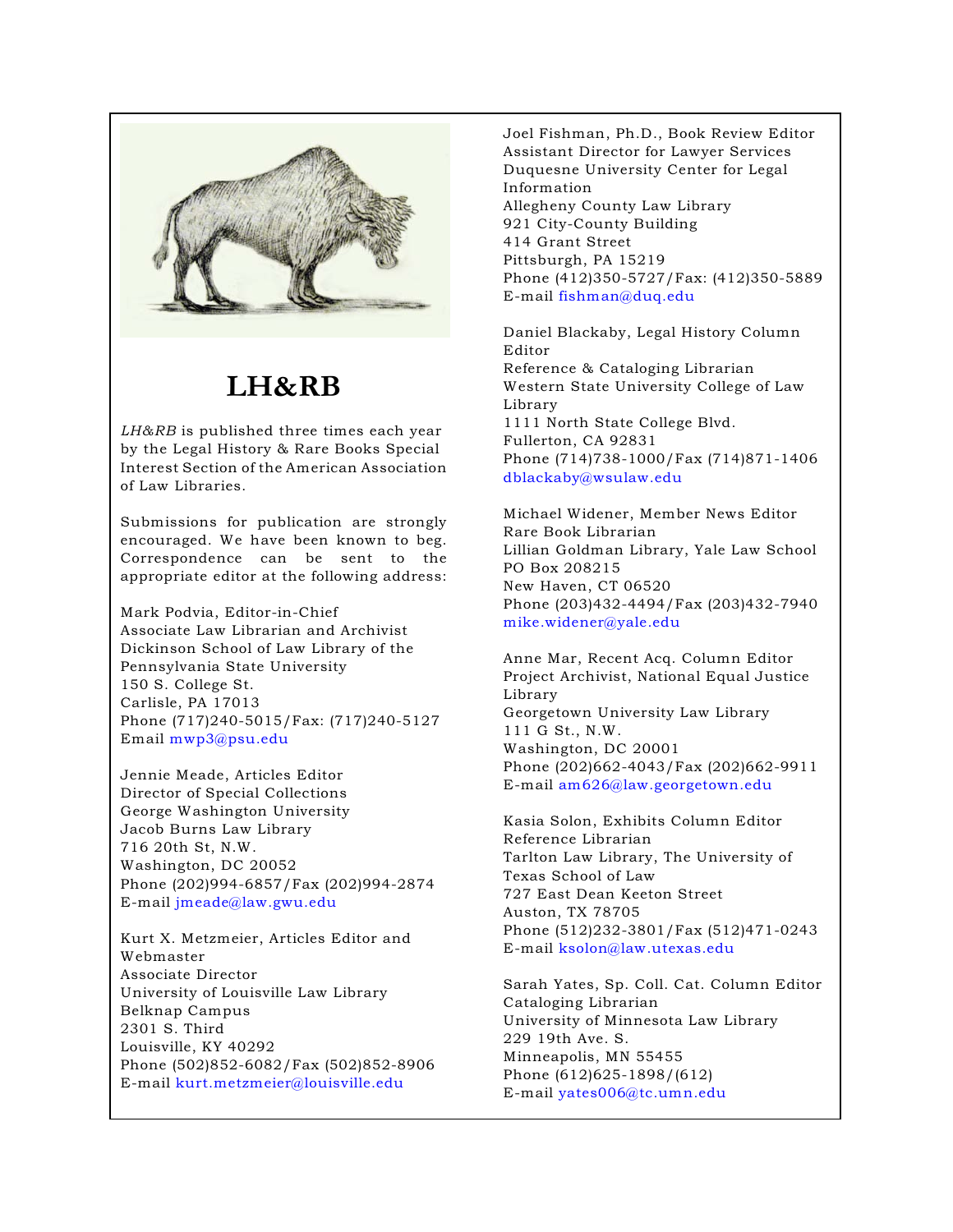the possibility that the court could review the matter in the future if new evidence were presented. Momentarily, at least, Grandier had succeeded in staving off ruination or possible execution – but finally, possessions would lead to his undoing.

A relatively new religious order, the Ursuline Sisters, had opened its first convent in Loudun in 1626. By 1632, the young Jeanne des Anges as prioress headed a convent of seventeen similarly youthful nuns whose average age was twenty-five.<sup>5</sup> She has been described as "strong willed, manipulative, highly strung, and a brilliant actor in the parts she designed for herself. When she set out to assume a particular character, whether one of great charity, great learning, great mysticism, or great possession, others would follow."<sup>6</sup> It is not difficult to imagine how Prioress Jeanne's powerful position in the convent combined with her charismatic role-playing might have persuaded the other nuns of their own possession.

The possessions commenced shortly after the plague struck in 1632. They began when a junior nun, Sister Marthe, had a vision of Father Moussaut, the nun's recently deceased confessor. The visions of Father Moussaut soon transformed into erotic visions of Urbain Grandier, whom the nuns never had met. Lustful dreams of Grandier spread among the nuns, including Jeanne des Anges, who became the centerpiece of the later public exorcisms; she was considered the most thoroughly possessed. As the possessions progressed, many began to view them as the revelation of God's will, showing the Protestants that God was indeed with the Catholic Church. Successful exorcisms by the priests would demonstrate the Church's power to overcome the Devil and bolster Catholicism, and perhaps even encourage conversions. On the other hand, pronouncing the possessions a hoax would be tantamount to a declaration that the nuns from a convent of wellbrought-up young women from privileged backgrounds were either ill-meaning pranksters, or insane.

The exorcisms were impressive, and the lewd and bizarre behavior of the young nuns during the exorcisms attracted an ever-increasing audience. The nuns shouted expletives, barked, exposed themselves, spoke a garbled form of Latin (which they did not know), and contorted their bodies into obscene positions.

Finally, the Crown and Cardinal Richelieu intervened. Their decision to bring the royal presence to bear may have been sparked by a desire to maintain stable relations between the Huguenots and the Catholics in Loudun, or perhaps they had concluded that a priest's seduction of a parishioner was conduct too egregious to ignore, and so felt compelled to assure Grandier's punishment.<sup>7</sup> On a personal level, Richelieu had suffered a humiliating public slight by Grandier some years before his ascent to power as the King's first minister.<sup>8</sup> And politically, Grandier had guaranteed Richelieu's abiding animosity when he vociferously opposed the royal order to demolish Loudun's city walls.

Whatever the reasons for taking an interest in the affair, the Crown's intervention sealed Grandier's fate. A group of local magistrates was assembled by the King's commissioner, the *intendant* Laubardemont, to preside as judges. In all, seventy-two witnesses appeared at the trial. Anti-Grandier evidence and testimony included assertions that Grandier had invited someone to a sabbath, that he had made a pact with the devil, and that his body bore insensitive "devil's marks."

Rapley, *Case of Witchcraft*, 16. <sup>8</sup>

 $<sup>5</sup>$  *Ibid.*, 75.</sup>

 $6$  *Ibid.*, 76.

<sup>&</sup>lt;sup>7</sup> Richard Golden, ed. *Encyclopedia of Witchcraft: The Western Tradition (Santa Barbara: ABC-*CLIO, c. 2006), s.v. "Loudun Nuns," 671.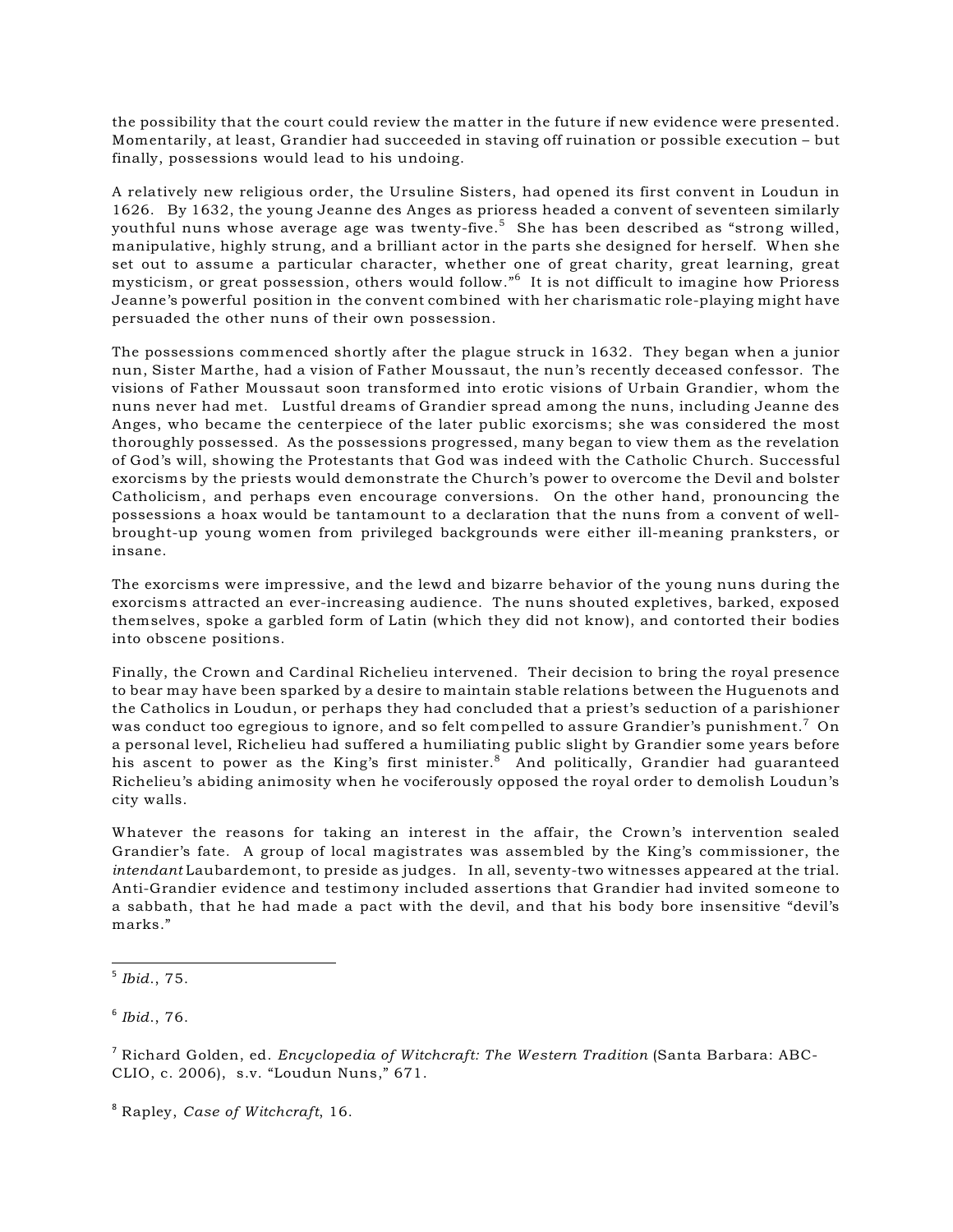The trial record was recorded in about five thousand legal-sized sheets, and lasted eighteen days. <sup>9</sup> Grandier appeared before the judges from August 15 through 17. He was found guilty of sorcery, placing evil spells, and possession of the Ursulines, as well as certain nonreligious women. On August 18, 1634, Grandier was tortured and burned at the stake.

The possessions were not extinguished with Grandier's gruesome death; they continued, and the last exorcism was conducted in 1638. At the trial, the nuns were determined, by both church and state, to have been possessed. Only later did people believe that the nuns had been chosen to endure the possessions for the glory of the church.<sup>10</sup> The prioress Jeanne des Anges emerged from her possessions with great notoriety, and her celebrity only continued to grow after Grandier's death. She became renowned for the healing power of her chemise and the miraculous markings which appeared on her hand bearing the names of Jesus, Joseph, Mary, and Saint François de Sales. The King and Queen, as well as Richelieu, insisted upon meeting her when she traveled to Paris, where she also visited with Parisian nobles. Jeanne des Anges was considered saintly by many; after her death, her head was preserved in a reliquary, and venerated. The Ursuline convent at Loudun was recognized widely as a holy place.  $^{\mathrm{1}}{}_{\mathrm{1}}$ 

### *Witchcraft at The Jacob Burns Law Library*

The Jacob Burns Law Library's Special Collections at The George Washington University Law School holds a number of witchcraft-related titles in its collections of trials and criminal law. In addition to the rare materials, the Law Library collects not only translations of the original texts where available, but scholarly writings about the original works. Of the rare witchcraft titles, the most important is the infamous *Malleus Maleficarum*, which marks a turning point in witchcraft writing. The *Malleus* served as a manual which explained in detail how to identify, prosecute, and kill witches. It served as a guide for later witch trials, and the third part of the text offers advice on legal procedures. The Law Library owns a number of early printings of the *Malleus*, including three incunable printings.  $2_1$ 

The Law Library holds many excellent examples of the story of Urbain Grandier produced in the years following the Loudun possessions. These books illustrate the extent to which the possessions took form, and also allowed contemporaries to penetrate the workings of a seventeenth-century trial. The materials relating to Grandier and the possession of the nuns proliferated dramatically in the wake of his execution in August, 1634, and the texts themselves show the "splits in mentality that diversify the public" and highlight the "textual modifications due to changes of milieu, interests, or periods. $"^{13}$ 

The Law Library holds several "editions" of *Histoire des Diables de Loudun*.<sup>14</sup> This work first was published in 1693, and its title page features a wolf investigating a beehive in a tree. In 1716, its

 $<sup>9</sup>$  *Ibid.*, 175.</sup>

<sup>10</sup> *Ibid.*, 205.

<sup>11</sup> Ibid., 208, 207.

<sup>12</sup> One of the incunable *Malleus Maleficarum* copies owned by the Law Library (Nurenberg: Anton Koberger, 1494) is accessible online through the LLMC-Digital database (Law Library Microform Consortium).

<sup>13</sup> Michel de Certeau, *The Possession at Loudun*, trans. Michael B. Smith (Chicago: University of Chicago Press, 2000), 184.

<sup>14</sup> Aubin, *Histoire des Diables de Loudun, ou, De la Possession des Religieuses Ursulines* (Amsterdam: Abraham Wolfgang, 1693).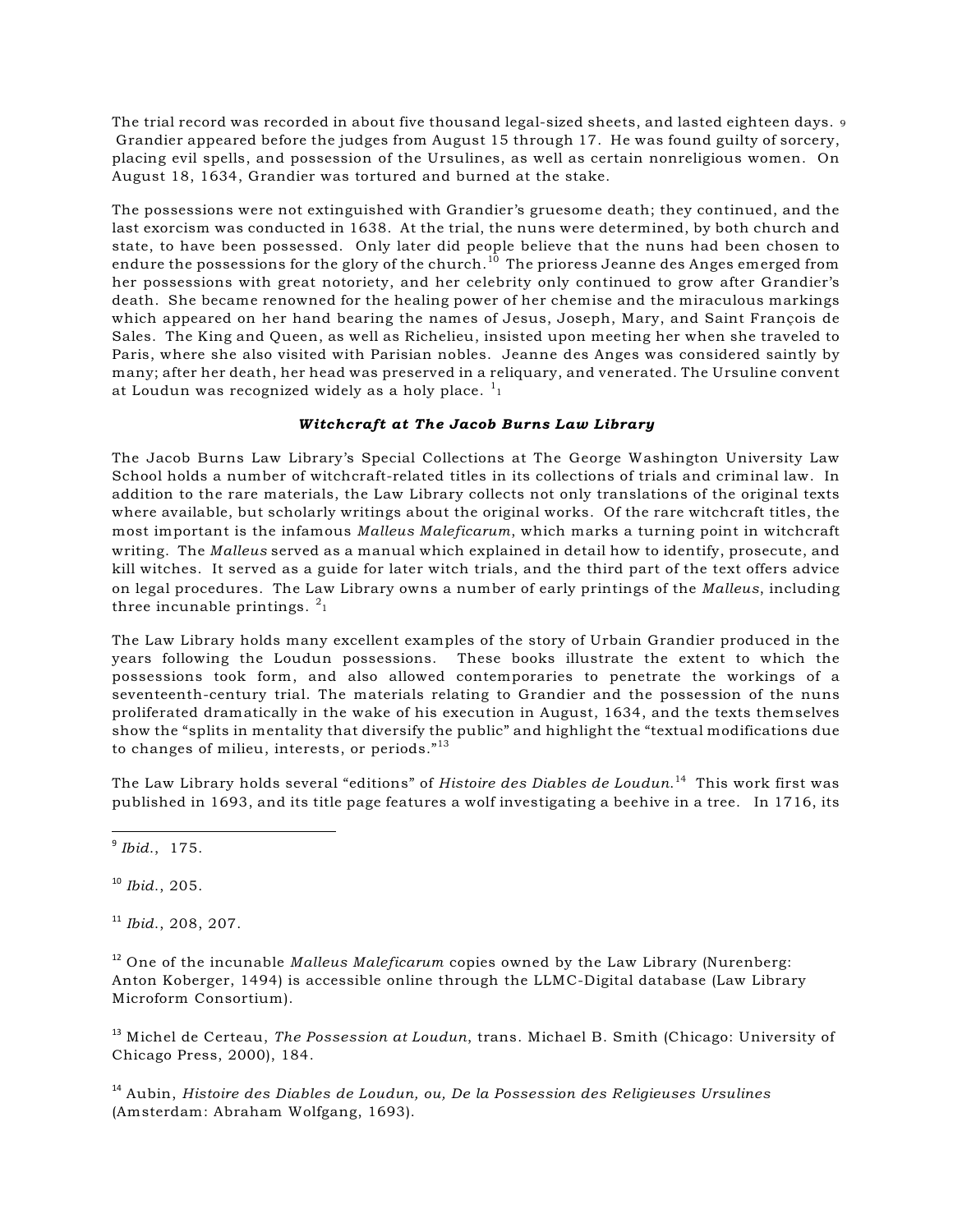title appears as *Cruels Effets de la Vengeance du Cardinal de Richelieu*. The title change indicates a willingness to recognize the political overtones of Grandier's trial. Grandier's encounters with the local authorities and the problems arising from his conduct created a stir in religious and secular circles that branded him not only as dangerous in Loudun, but as a threat to royal values and initiatives. The author, Nicolas Aubin, was a Huguenot minister who had lived in Loudun, and wrote this book about fifty years after Grandier's execution.<sup>15</sup> Aubin describes the seduction of Philippe, which had been simply a rumor. As a Huguenot, Aubin told the story of the possessions from an anti-Catholic perspective. Although later Catholic authors disagreed with Aubin's version of the possessions, they did not call into question his account of the seduction of Philippe. This seemingly pointed omission makes it appear likely that the story of Philippe's seduction was true.

A 1735 title attributed to Aubin is *Histoire d'Urbain Grandier*. He calls into question the guilt of <sup>16</sup> Grandier with the first sentence of his work: "s'il est vrai qu'Urbain Grandier ait été innocent du crime de Magie..."<sup>17</sup> Aubin still believed that possessions were real and therefore, exorcisms were necessary.

La Menardaye's *Examen, et Discussion Critique de l'Histoire des Diables de Loudun* presents the Catholic position on the possession and is a response to Aubin's works.<sup>18</sup> La Menardaye presented his book in five parts. The first part or "premier entretien," is styled as a dialogue between an uncle and his nephew. La Menardaye supported the Catholic view by stating that the evidence presented at trial was valid; the nuns' erratic behavior was due to their possession; Richelieu was not motivated by personal vengeance; and the individuals involved in the trial, including the nuns, exorcists, judges, and Laubardemont, were beyond reproach.<sup>19</sup>

*Histoire Abrégée de la Possession des Ursulines de Loudun, et des Peines du Père Surin* was published in  $1828$ .<sup>20</sup> Father Surin wrote this piece after leaving Loudun as Jeanne's exorcist in the late 1640s. Like many others of his time, Surin believed in possessions and demons, and as Jeanne's long-term exorcist, he sincerely believed that she was possessed.<sup>21</sup> The first half of the text focuses on Loudun and his experiences as Jeanne's exorcist; in the second half, Surin describes his own possession.

Alphonse Bleau's *Précis d'Histoire sur la Ville et les Possédées de Loudun* (1877) departs from earlier publications on the possession of the nuns of Loudun.<sup>22</sup> Bleau argued that sickness and possession both were present in the nuns. Also, he stated that Urbain Grandier died the victim

<sup>15</sup> Rapley, *Case of Witchcraft*, 25.

<sup>16</sup> Aubin, *Histoire d'Urbain Grandier* (Amsterdam: Aux Dépens de la Compagnie, 1735).

<sup>17</sup> "If it is true that Urbain Grandier is innocent of the crime of sorcery..." *Ibid.*, 3.

 M. de La Menardaye, *Examen, et Discussion Critique de l'Histoire des Diables de Loudun* <sup>18</sup> (Paris: Chez Debure l'Aîné…, 1747).

<sup>19</sup> Rapley, *Case of Witchcraft*, 215.

 Jean-Joseph Surin. *Histoire Abrégée de la Possession des Ursulines de Loudun, et des Peines* <sup>20</sup> *du Père Surin* (A Paris: Bureau de l'Association Catholique du Sacré-Coeur, 1828).

<sup>21</sup> *Ibid.*, 213.

<sup>22</sup> Alphonse Bleau, *Précis d'Histoire sur la Ville et les Possédées de Loudun (Poitiers: H. Oudin* Frères, 1877).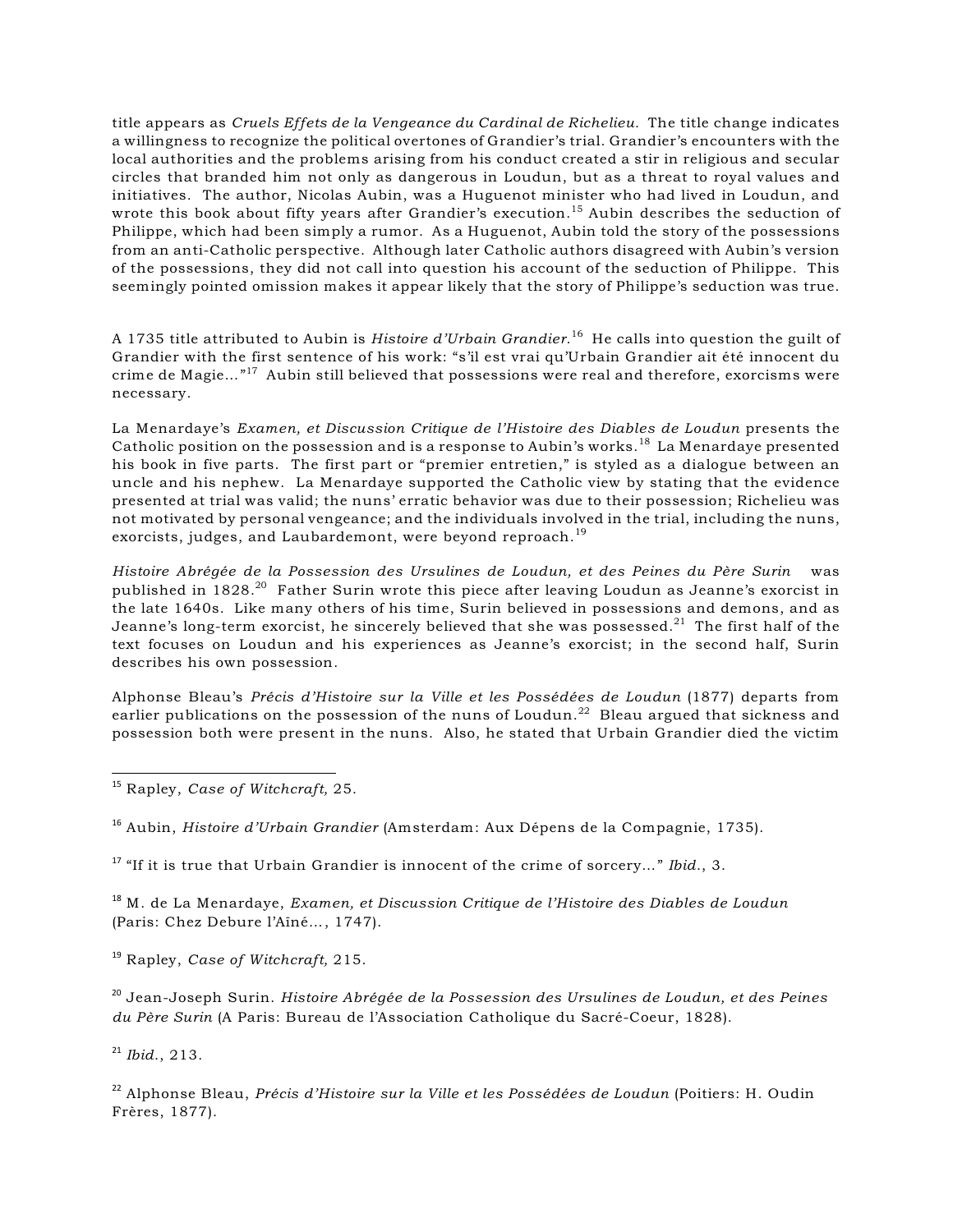of a "judicial assassination."<sup>23</sup> This book bears an especially droll title page featuring a craftylooking little devil wrapped around the "P" in "Possédées."

The Law Library also holds a copy of Jeanne des Anges' autobiography, *Soeur Jeanne des Anges, Supérieure des Ursulines de Loudun*, which she wrote around 1644.<sup>24</sup> Grandier is barely mentioned; Jeanne mainly focuses on her possession and how she overcame it. The true target of her book appears to be the Huguenots rather than the Devil or Grandier.<sup>25</sup> At the close of this book, two of Jeanne's letters are reproduced in fold-out format. They are the "Lettre du Démon Asmodée – Écrite de la main de Soeur Jeanne des Anges" and "Lettre de Soeur Jeanne des Anges à Laubardemont." This work is part of a larger set of works from the publisher entitled the *Bibliothèque Diabolique*, which includes another work about a possession of a nun entitled *La Possession de Jeanne Fery*.

The notoriety and lessons of the case of Urbain Grandier have lived on through books, a play, a movie, and even an opera. $^{26}$  And at The Jacob Burns Law Library, they thrive through rare book collection development, research in Special Collections, and writings such as this article. Witch hunts in their many forms have yet to be eradicated from modern societies worldwide. But perhaps the most entertaining form of witch mania we encounter today accompanies the release of the next Harry Potter film.

 $^{25}$  *Ibid.*, 213.

<sup>26</sup> The most popular nonfiction book rendition is Aldous Huxley's *The Devils of Loudun* (1952); its most recent appearance is Harper Perennial Modern Classics' new edition, 2009. John Whiting's 1960 play, *The Devils*, was based on Huxley's work. In turn, Ken Russell's *The Devils* (1971), in which Vanessa Redgrave appears as Jeanne des Anges and Oliver Reed as Urbain Grandier, was based on both Huxley's and Whiting's works. The Polish composer Krzysztof Penderecki's opera (based on Whiting's dramatization of Huxley), *Die Teufel von Louden* [*The Devils of Loudun*], premiered June 20, 1969, in Hamburg. Scholarly treatment of the subject includes two works used in preparation of this article: Robert Rapley's *A Case of Witchcraft:The Trial of Urbain Grandier* (Montreal: McGill-Queen's University Press, 1998), and Michel de Certeau's *The Possession at Loudun*, trans. Michael B. Smith (Chicago: The University of Chicago Press, 2000).

<sup>&</sup>lt;sup>23</sup> Rapley, *Case of Witchcraft*, 217.

*Sister Jeanne des Anges, Soeur Jeanne des Anges, Supérieure des Ursulines de Loudun* (Paris: <sup>24</sup> Aux Bureau du Progr*è*s Medical, 1886).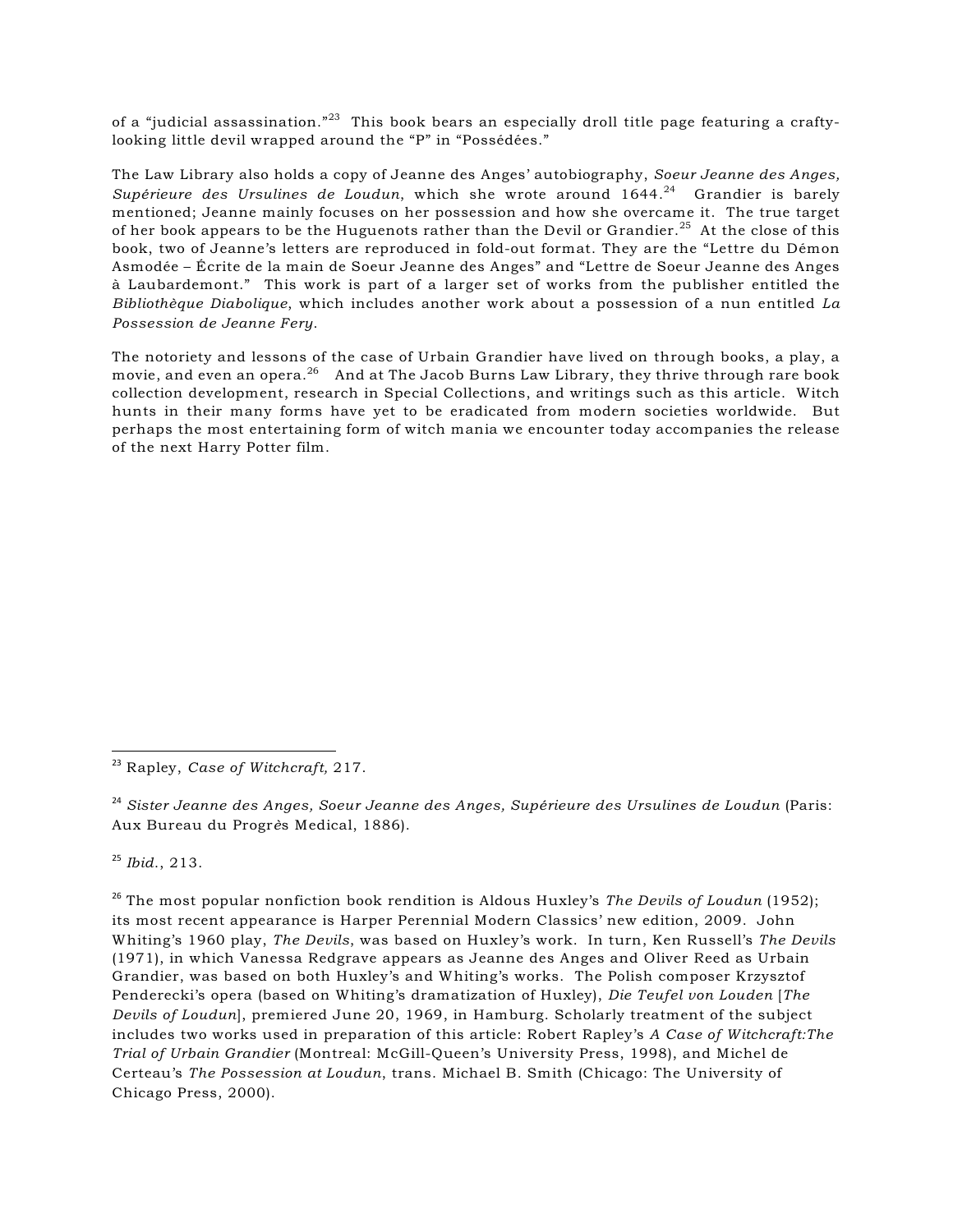### From the Editor

Boo!

Welcome to our special Hallowe'en edition of *LH&RB*. This is the first such issue for this publication; hopefully it will not be the last!

If you are looking for our usual non-spooky articles, book and program reviews, membership and exhibit news and SIS information, that will be included in our Fall/Winter issue which will, as usual, be available in early December. The deadline for that issue is November 22<sup>nd</sup>. In the meantime, please enjoy this issue of *LH&RB*, and best wishes for a happy Hallowe'en!

Any complaints regarding the content of this issue should be directed to the editor or to his ghost writer!

Mark Podvia

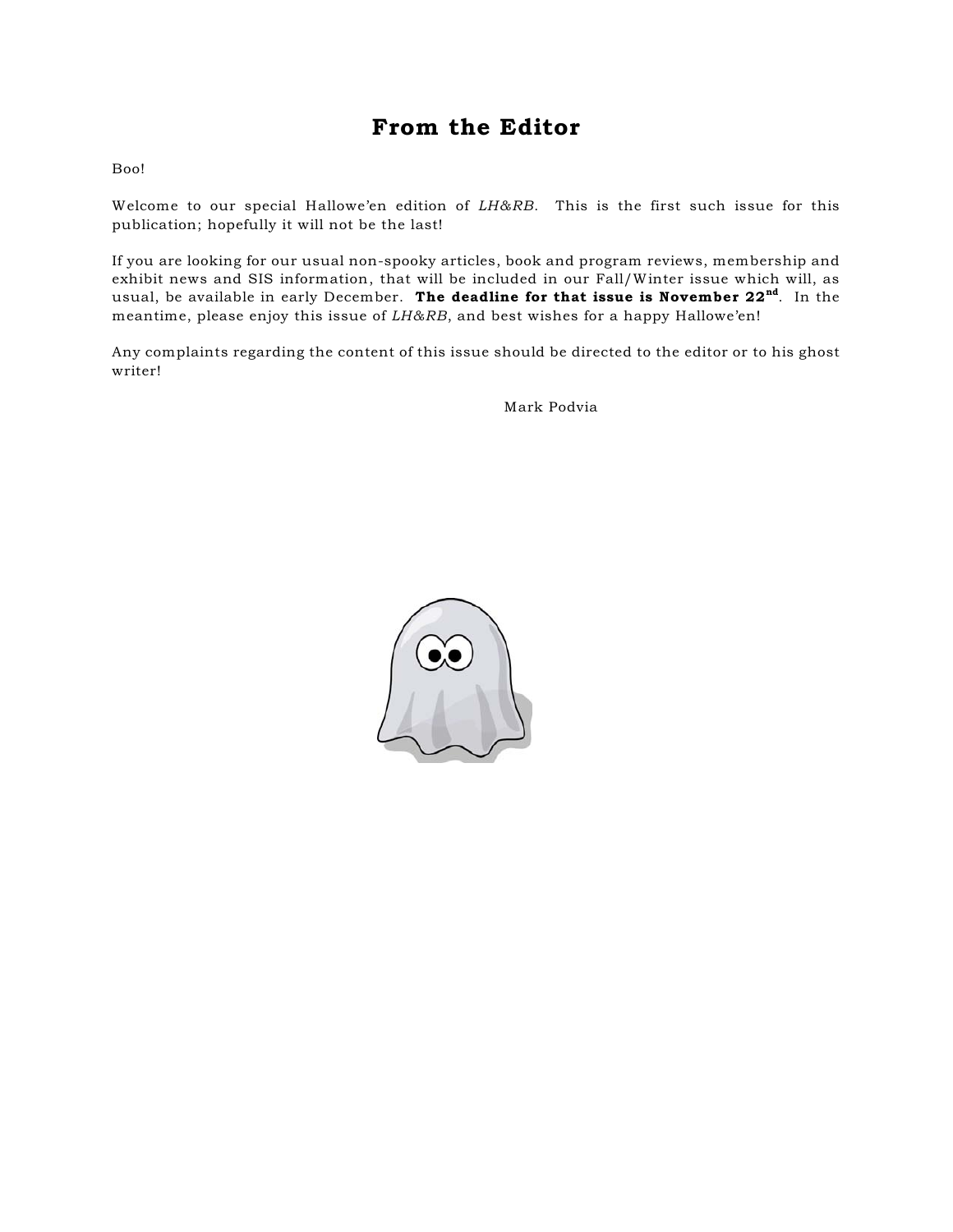## Ghostly Tales of Law and Justice: Courthouse Hauntings<sup>\*</sup>

by

Kurt Metzmeier, with Nancy Vinsel and Roberto Campos \* \*

Nothing is more irresistible than a good ghost story. It is hard to find a historic building or residence without at least one spectral gray lady on the stairway or a mysterious poltergeist that opens and closes doors in the dead of the night. In my home town of Louisville, Kentucky, a local author has written three books alone on the ghosts who haunt our sprawling Victorian district.<sup>1</sup> While Georgian mansions and turreted Queen Anne's houses get most of the attention, public buildings associated with the law—courthouses and jails—hold their own in the ghastly real estate market. As places where lawyers re-enact human tragedies during the daylight hours, it is perhaps not unusual that the folk imagination carries that drama into the twilight hours.

This paper is a modest first effort at collecting and characterizing some of the representative specimens of the genre. Drawn from about thirty collections of ghost stories from my personal library, the stories may be somewhat biased toward the South and Appalachian region (a prime area ghost-rich for Scotch-Irish folklore) but they show most of the motifs that would be found in a more extensive study. With research assistants Nancy Vinsel and Roberto Campos, I have searched these collections for any ghost story that reflected on the law or legal processes. The theme of "justice" is widespread in ghost-lore but too broad as many such stories involve extralegal retribution. When that justice involved the law, it would be included in our survey. For example, the story of the ghost who returns to reveal his or her murderer is very common.<sup>2</sup> If that revelation led to a trial or legal punishment, that would meet our criteria. If it led instead to a suicide or some kind of magical retribution, it would not. Courthouse and jail-house hauntings were the most common theme, and are thus the subject of this paper. The other themes will be developed in a future article in this publication.

\*\*\*

The ghost story could be defined as any folktale or popular account that involves a manifestation of the dead, usually in disembodied form, to the living. Such stories serve many functions in a culture. They may provide cautionary tales, explain natural phenomena, or reinforce traditional viewpoints. The telling of these tales traditionally has provided a means for knitting together bonds across generations and, more recently, ghost stories often are used to help engender interest and

 $^*$ © 2010

 $*$  Kurt X. Metzmeier, is Professor of Legal Bibliography at the University of Louisville. Nancy Vinsel, is a J.D. candidate, University of Louisville Class of 2012; Roberto Campos is a J.D. candidate at the University of Louisville, Class of 2010.

Domine, *Ghosts of Old Louisville*, 2005; *Haunts of Old Louisville*, 2009; *Phantoms of Old* <sup>1</sup> *Louisville,* 2006. See Bibliography for full citations.

<sup>&</sup>lt;sup>2</sup> Stith Thompson, *Motif-Index of Folk-Literature;* A Classification of Narrative Elements in *Folktales, Ballads, Myths, Fables, Mediaeval Romances, Exempla, Fabliaux, Jest-Books, and Local Legends*. Bloomington: Indiana University Press, 1955.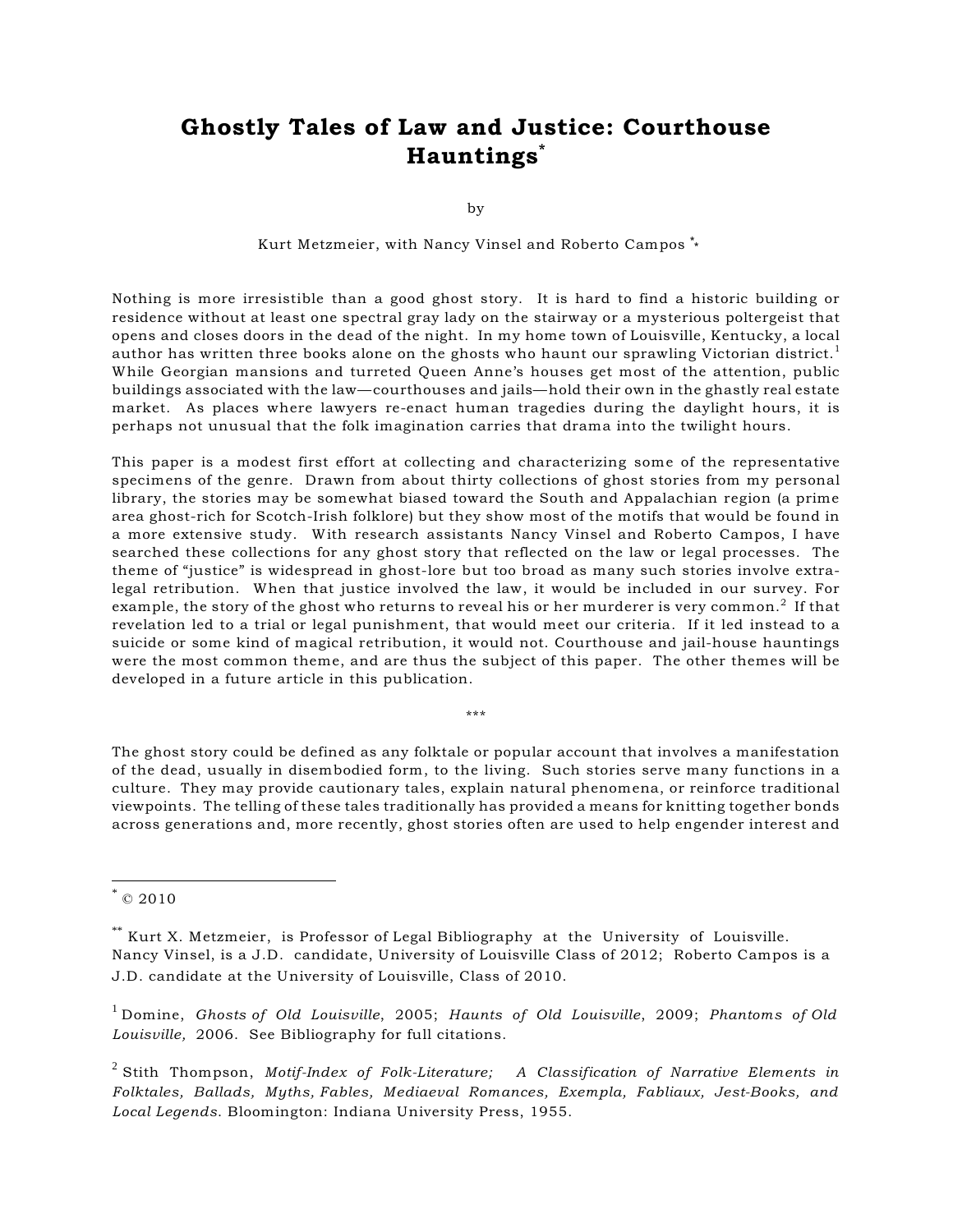respect for historic buildings and districts.<sup>3</sup> However, among the more serious functions of such tales is as a means of transmitting cultural norms and showing that these norms will be punished—if not in this world, then in another spectral sphere. Indeed, it is surprising that we don't see more ghost stories that explicitly reference legal procedures, which are, after all, the earthly—and frailly human—mechanism for enforcing societal norms. Perhaps it is because the procedures of courts don't easily translate into the mythic idiom of the folk-lore. Or maybe it is that the Scots-Irish wellspring of American ghost-lore was itself a legal frontier.

Nonetheless, many ghost tales do involve legal themes. These tales can be placed into two broad categories: (1) stories where the undead return to deal with unfinished legal business and (2) tales where the places associated with the legal processes—courthouses, jails, prisons and even law schools—are haunted because of known or unspecified acts that occurred there.

While this survey is mainly concerned with the latter category, I'd like to describe a few stories of unfinished business of ghostly parties as exemplars of this type of ghost tale. In his still-influential *Motif-Index of Folk-Literature*, Stith Thompson divided ghost stories into two categories, "malevolent return from the dead" (E200-E299 in Thompson's number scheme) and "friendly return from the dead" (E300-E399). However, the same themes come up whether or not the ghost is angry or friendly (and often the mood of the spirit may be ambivalent), so there is some overlap. In a common "angry" ghost motif, a victim returns to avenge his or her death (E231), either revealing the name of the murderer (E231.1, E231.2), or by causing him to confess (E234.5). In one Georgia tale, a ghost appears and reveals a man as his murderer. The man is arrested and tried, but his lawyer convinces the jury that "ghost evidence" cannot be accepted in a court of law. $4\,$  In the story of Jim Shuck Peeler, conveyed in ghost story and folk-song, the murdered Kentuckian taps out the name of the man who killed him.<sup>5</sup>

Another class of story involves a ghost who returns to see that his will is respected (E236)—the proverbial "dead hand control" of the testator made literal. In one case cited by Thompson, a presumably "angry" ghost appears and foils a crooked lawyer who is forging a will for the decedent.<sup>6</sup> In another story from Georgia, a Savannah lawyer who is representing a family in a probate matter is visited one night by "Mrs. Jane," the ghost whose estate he hopes to settle the next day. The grey lady looks sadly upon him at his desk, with papers from the file all around him and disappears, apparently satisfied that "her" attorney is hard at work.<sup>7</sup> The lawyer assumed her presence was benign, and thus she might be classed among the friendly ghosts that Thompson calls "the grateful dead" (E341), although no guitar solos were reported.<sup>9</sup>

### Courthouse Hauntings

By far the most common law-related ghost story involves the hauntings of courthouses, with most of these stories falling under general motif that Thompson calls "ghost haunts place of great accident or misfortune" (E275 or E334). However, many of these haunting stories also touch on

 $^3$  No major historic district in America is without a popular ghost-tour company, and they are usually promoted by tourism authorities, area hotels and often local history societies.

Music, *The Telltale Lilac Bush*, p. 86. <sup>4</sup>

Montell, *Ghosts along the Cumberland*, p. 139. <sup>5</sup>

Thompson, *Motif-Index*, notes to E236. <sup>6</sup>

DeBolt, *Savannah Spectres*, pp. 160-62. <sup>7</sup>

 $^8$  Thompson, *Motif-Index*, notes to E241.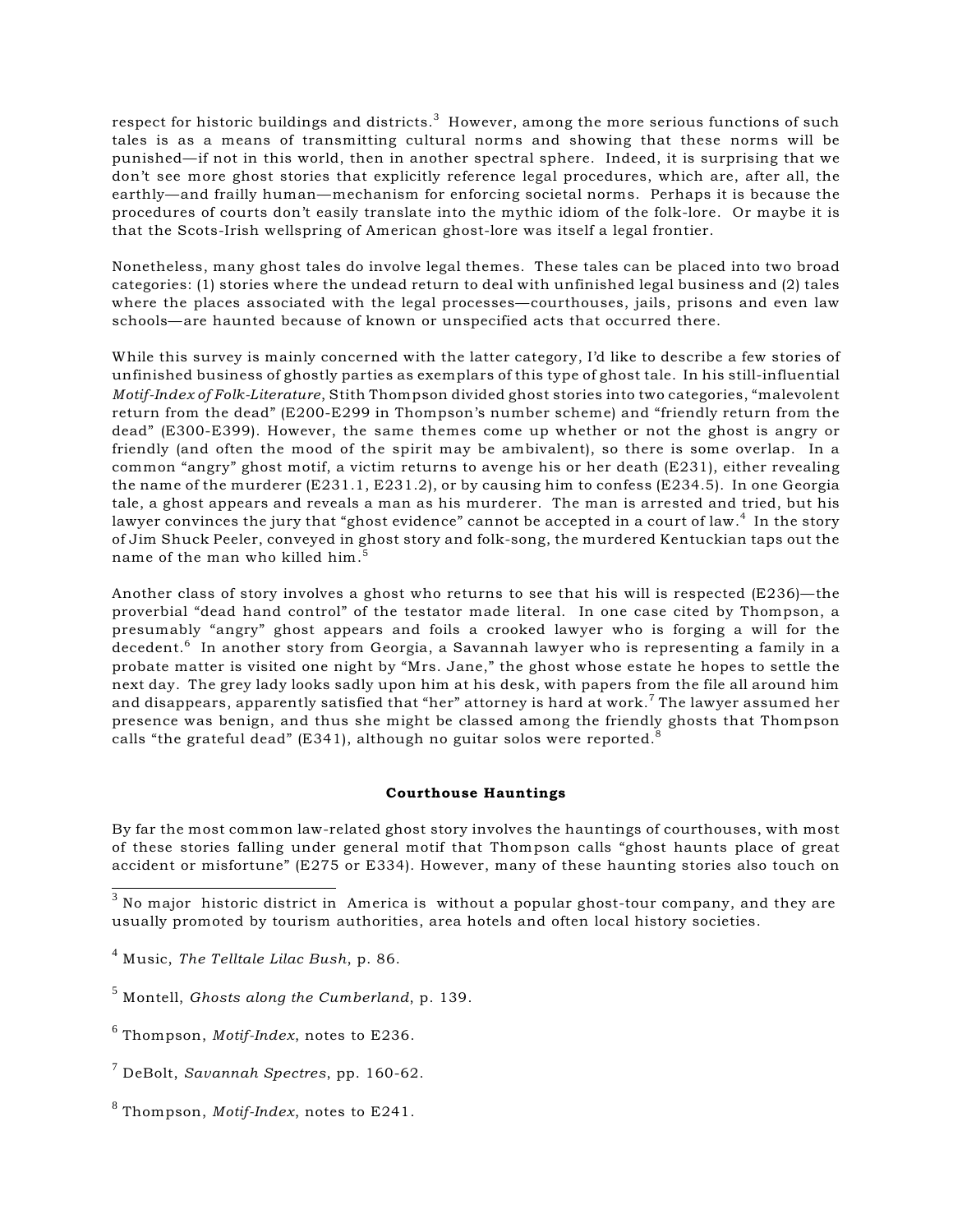other themes, including the above mentioned "ghost returns to reveal murder" (E231) and the "ghost re-enacts scene from his own lifetime" (E337) motifs.

Often these stories involve a courthouse that is generally believed to be haunted, but where there may be more than one ghost doing the haunting. A good example is the haunting of the Decatur County Courthouse in Greensburg, Indiana. Depending on accounts, the specter is either a janitor who was found at the bottom of the steps with a broken neck, or, in a common story in courthouse haunting, a man acquitted of murder who was lynched by an angry mob at a tree in front of the courthouse.<sup>9</sup> A similar haunting involves the Lander County Courthouse in Austin, Nevada. There the ghost is either a Rufus B. Anderson, a man hanged there who it took three times to kill, or else Richard Jennings, an alleged murderer lynched on the courthouse balcony.<sup>10</sup> Also from Nevada, the former Genoa courthouse and jail complex (now a museum) is thought to be haunted by the ghosts of both an elderly man, perhaps a former inhabitant of the jail, and a laughing child.<sup>11</sup>

The lynched man motif is common in these stories. In addition to the above-mentioned stories from Greensburg, Indiana, and Austin, Nevada, the Pickens County Courthouse in Carrollton, Alabama, is also said to be haunted by a lynched man. The building has an eerie image on the window of the garret that is thought to be that of Henry Wells, an African American man who was lynched for setting a fire in the building. He loudly proclaimed his innocence as he was hung and cursed his accusers—a curse that is presumed to be fixed upon the courthouse.<sup>12</sup>

However, legally hanged men also haunt courthouses. In Ely, Nevada, the courthouse is thought to be haunted by the ghost of Hank Parish, a disreputable gunman who was tried in short order for the last of his many rumored killings.<sup>13</sup> The Navajo County Courthouse in Arizona is similarly haunted an executed murderer.<sup>14</sup> A more interesting story is that of Joseph Rover, who is thought to haunt the Washoe County Courthouse in Reno, Nevada. Rover was hanged in 1878 outside the building for a murder he denied committing. A celebrated spiritualist, Eilley Bowers, spoke to Rover in a séance performed sometime after the execution, and he again proclaimed his innocence. Although Bowers was ridiculed she claimed some vindication in 1895 when Rover's business partner made a death bed confession admitting his guilt in the murder and exonerating Rover.<sup>15</sup>

Former courthouse employees are often so reliable that they are thought to refuse to retire—even when they happen to be dead. The ghostly-janitor in Greensburg, Indiana, has a counterpart at the Yuma County Courthouse in Arizona in Adolph Teichman, a former bailiff and elderly caretaker who lived and died at the courthouse. Employees report seeing his shadowy phantom, bent with age, shuffling down the corridors. Another member of the union of spectral government employees is Dr. Willis Butler, the long-serving coroner of Caddo Parish, Louisiana, who died at 103 in Shreveport. Dr. Butler's kindly figure is seen in various offices in the parish courthouse and its

- <sup>12</sup> Windham, 13 Alabama Ghosts, pp. 63-69.
- <sup>13</sup> Oberding, *Haunted Nevada*, p. 104.

<sup>15</sup> Oberding, *Haunted Nevada*, pp. 70-71, 73-77.

<sup>&</sup>lt;sup>9</sup> Willis, *More Haunted Hoosier Trails*, pp. 150-51.

<sup>&</sup>lt;sup>10</sup> Oberding, *Haunted Nevada*, p. 102-03.

 $^{11}$  *Ibid*, p.36.

<sup>&</sup>lt;sup>14</sup> Garcez, Arizona Ghost Stories, pp. 73-74.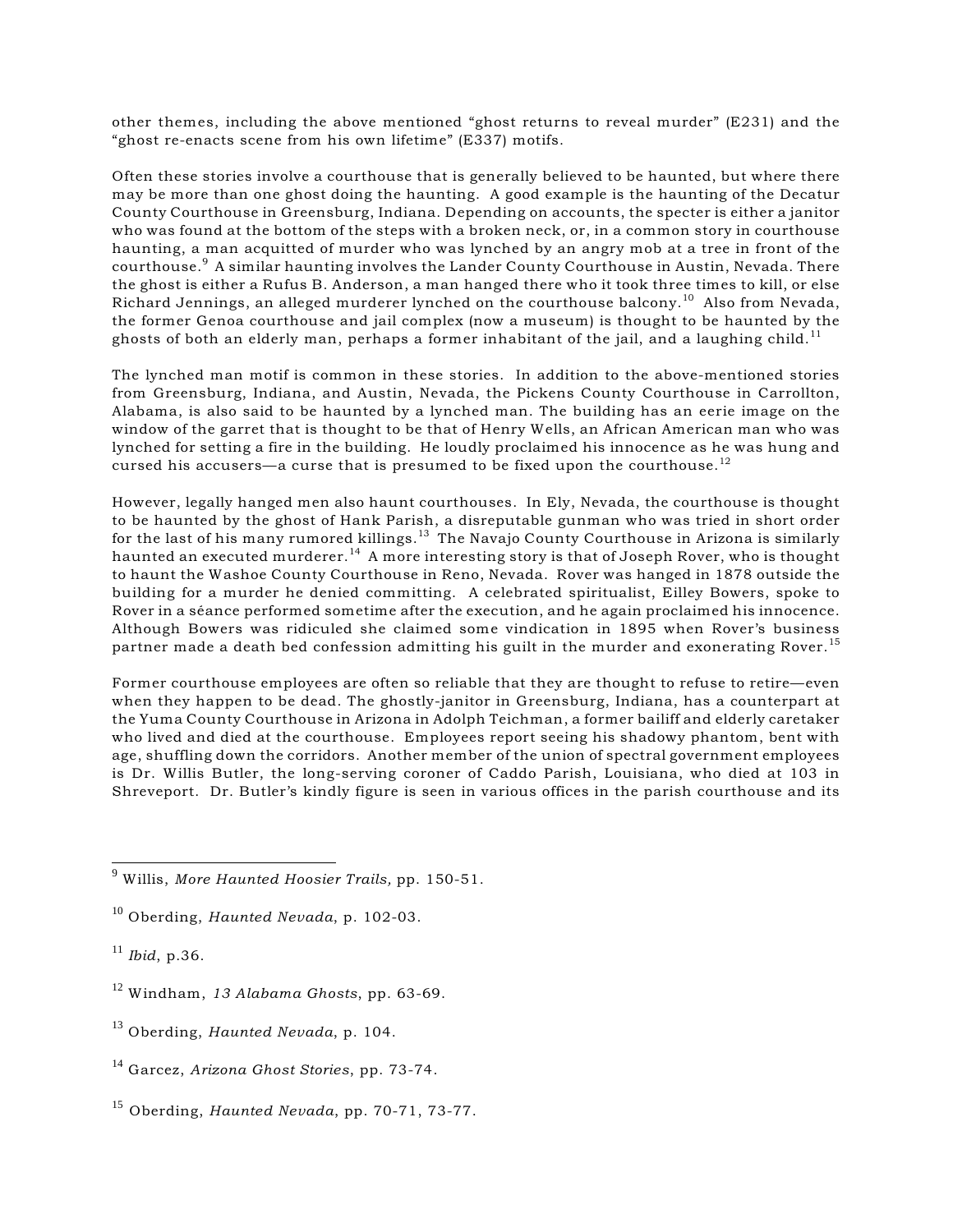annexes.<sup>16</sup> Occasionally, a courthouse is believed haunted but there is no specific suspected ghost; in these cases speculation often centers on an unknown former employee. Such is the case at the Reeves County Courthouse in Pecos, Texas. Several employees have heard ghostly footsteps on several occurrences and attribute it to someone who regularly walked the same halls.<sup>17</sup>

#### Imprisoned Phantoms

Another closely related class of haunting story involves the gloomy building where the legal-process often ends: the jail or the prison. These places resonate as places of "great misfortune" and hardship,<sup>18</sup> especially when they are also places of execution.<sup>19</sup> Prison architecture also may play a part as these grim buildings often resemble the castles of Europe that have long inhabited the Gothic imagination.<sup>20</sup> In some of the stories from the American West, prisons may attract ghostlore for another reason; they, along with courthouses, are often the oldest buildings to survive the boom-bust-rebuild history of the area.

A regular characteristic of most ghost stories about jails and prisoners is that the ghosts are rarely identified with a particular individual and often are thought to involve multiple unfortunates. Typical is the story of the Old City Jail in Louisville, Kentucky. The ominous building now houses a law library and other city offices. Security guards and others report odd noises, eerie sounds and phantom footsteps, but blame these occurrences vaguely on "former prisoners."<sup>21</sup> Similarly in Brandenburg, Kentucky, the employees at the Jailhouse Pizza restaurant housed in the old city jail believe that the building is haunted by ghostly prisoners who touch customers on the back of the neck, whisper names and set off alarms. $^\mathrm{22}$  Ghost hunters in the Caddo Parish prison farm property outside Shreveport also report vague sightings of ghostly former inhabitants, although skeptics point out the striped-uniforms reported to be worn by these shades have never been used in Louisiana.<sup>23</sup>

The old State Prison in Milledgeville, Georgia, has long attracted ghost stories, but like those discussed above, they are of the vaguest kind. Even the auditorium at Georgia College, built on the site of the burned antebellum prison, is said to be haunted.<sup>24</sup> The replacement prison, built in 1924, is also thought to be haunted. The prison was home to many celebrated tenants, including Leo Frank, a Jewish factory owner who was later lynched for the murder of a young girl, but there are no stories of specifically named ghosts. The crumbling building does have one spooky occurrence: a mural painted along a wall is completely deteriorated except for a pristine section

<sup>&</sup>lt;sup>16</sup> Joiner, *Historic Haunts of Shreveport*, pp. 54-60.

Williams, *Best Tales of Texas Ghosts*, pp. 364-66. <sup>17</sup>

 $18$  Thompson, *Motif-Index*, E275, E334.

<sup>&</sup>lt;sup>19</sup> See, especially Thompson, *Motif-Index*, E274, "ghost haunts gallows."

<sup>&</sup>lt;sup>20</sup> See, *ibid*, E338.1, "non-malevolent ghost haunts house or castle."

<sup>&</sup>lt;sup>21</sup> Parker, *Haunted Louisville*, 82-87.

<sup>&</sup>lt;sup>22</sup> Parker, *Haunted Louisville 2*, 132-37.

<sup>&</sup>lt;sup>23</sup> Joiner, *Historic Haunts of Shreveport*, pp. 93-101.

<sup>&</sup>lt;sup>24</sup> Duffey, *Banshees*, *Bugles*, and *Belles*, pp. 29-31.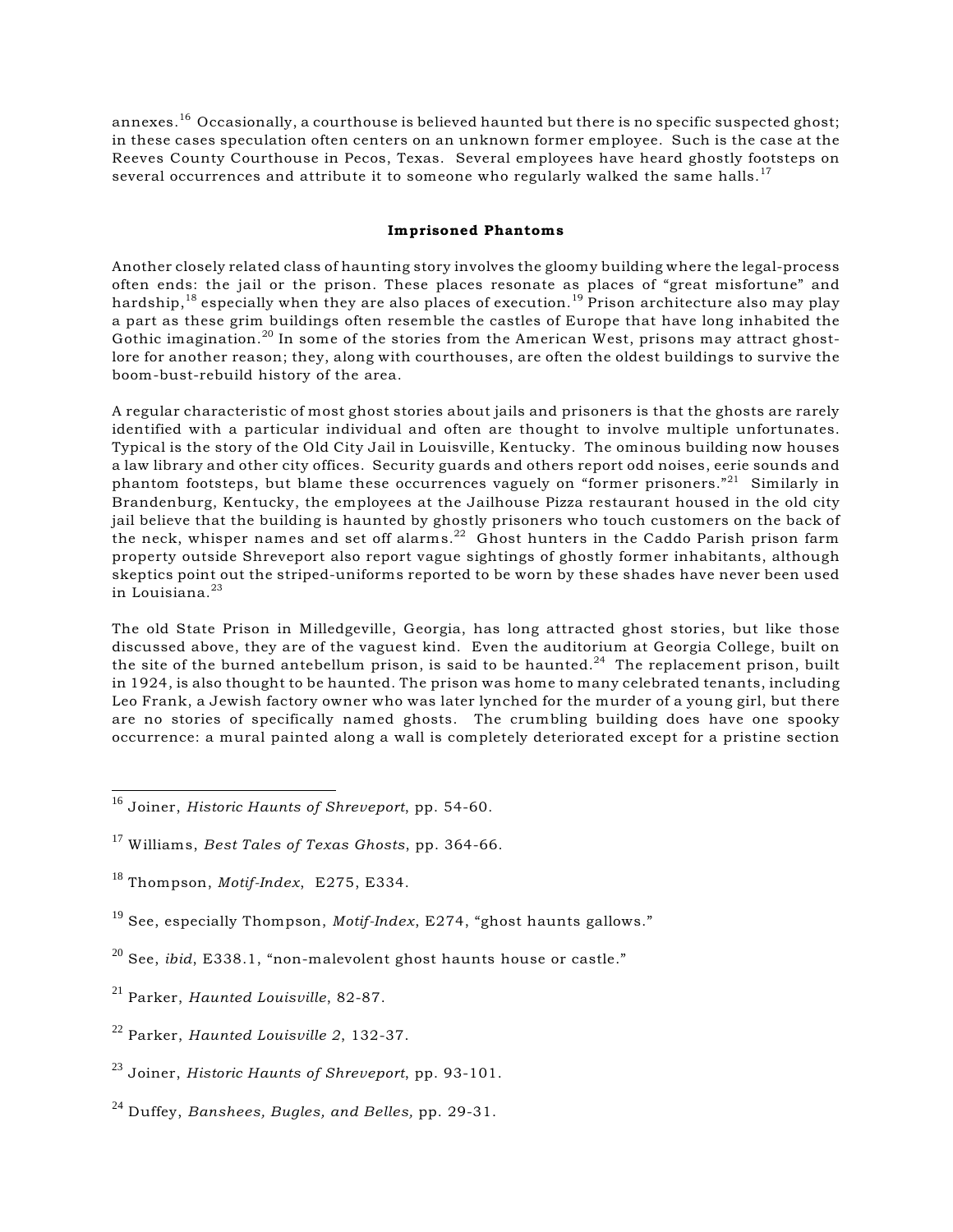depicting the crucifixion of Jesus (an odd theme for a state penal institution that administered executions and housed the state's first electric chair).<sup>25</sup>

We did find one prison story with a named ghost. The Yuma Territorial Prison is now a state historical park, but over 3,000 prisoners spent time there between 1876 and 1909 when it was an active prison. People in the local town have reported seeing oil lanterns moving through the unoccupied former prison at night. Park rangers willingly acknowledge the presence of a playful ghost who pushes coins out of the cash register who they named "Johnny." Others report hearing voices and seeing a dimly visible man in prisoners garb in Cell 14. Investigators have discovered that a John Ryan was imprisoned at the Yuma prison in 1900 for "crimes against nature," which at the time included rape and other sex crimes. Ryan had hanged himself with his blankets while held in solitary confinement—in Cell 14. <sup>26</sup>

#### Law School Spooks

Our research turned up one type of ghost story that perhaps deserves its own motif, "ghost haunts law school, $n^{27}$  although many law students would likely argue that it fits well in the existing category for "places of misfortune." While at the Louis D. Brandeis School of Law we have been disappointed that the late justice has been content to sleep in his crypt in the school building's foundation, the law students of Mercer have a number of ghost stories. Most involve the Woodruff House, a Greek-Revival mansion built in 1836 for a Macon, Georgia, banker, and later donated to Mercer University. It is located adjacent to the current law school, but was once used for law classes and is still used for formal events. In addition to a poltergeist that sets off alarms, a lady in a long black dress is often seen in the building.<sup>28</sup> Another local building is connected to the school through its association with a law student who died in 1873 from meningitis that he contracted while studying at the Mercer Law School. The ghost of the boy's father is seen wandering throughout the house, still anxious over the fate of his son.<sup>29</sup>

While only one school has a ghost story represented in the thirty odd collections surveyed, I know informally of stories of other law school hauntings. Reportedly former dean William Harrison Hitchler haunts Trickett Hall at the Penn State Dickinson School of Law in Carlisle, pacing the halls and occasionally appearing in his old office.<sup>30</sup> Moreover, the University of Kentucky's first law dean, William Lafferty, is said to haunt the anthropology department building that first housed the law school. This topic is definitely one ripe for further research.

<sup>28</sup> Duffey, *Banshees, Bugles, and Belles, pp. 72-76.* 

 $^{29}$  Ibid, p. 14.

<sup>&</sup>lt;sup>25</sup> *Ibid*, p. 37.

<sup>&</sup>lt;sup>26</sup> Garcez, Arizona Ghost Stories, 166-75.

 $27$  I've had several tales of law school ghosts described to me over the years, but have found only the few discussed here in print collections. The collections do document many stories associated with undergraduate institutions (see, for example, McCormick & Wyatt, *Ghosts of the Bluegrass*, pp. 131-50); perhaps most law students are too busy to notice the ghost hovering by the *Decennial Digests*.

 $30$  From conversations with Mark Podvia, who has conducted ghost tours in Carlisle to benefit the Law School's Public Interest Law Fund. See also the brief mention "South Central PA Ghosts," <http://www.squidoo.com/haunted-southcentral-pa>, last accessed October 22, 2010.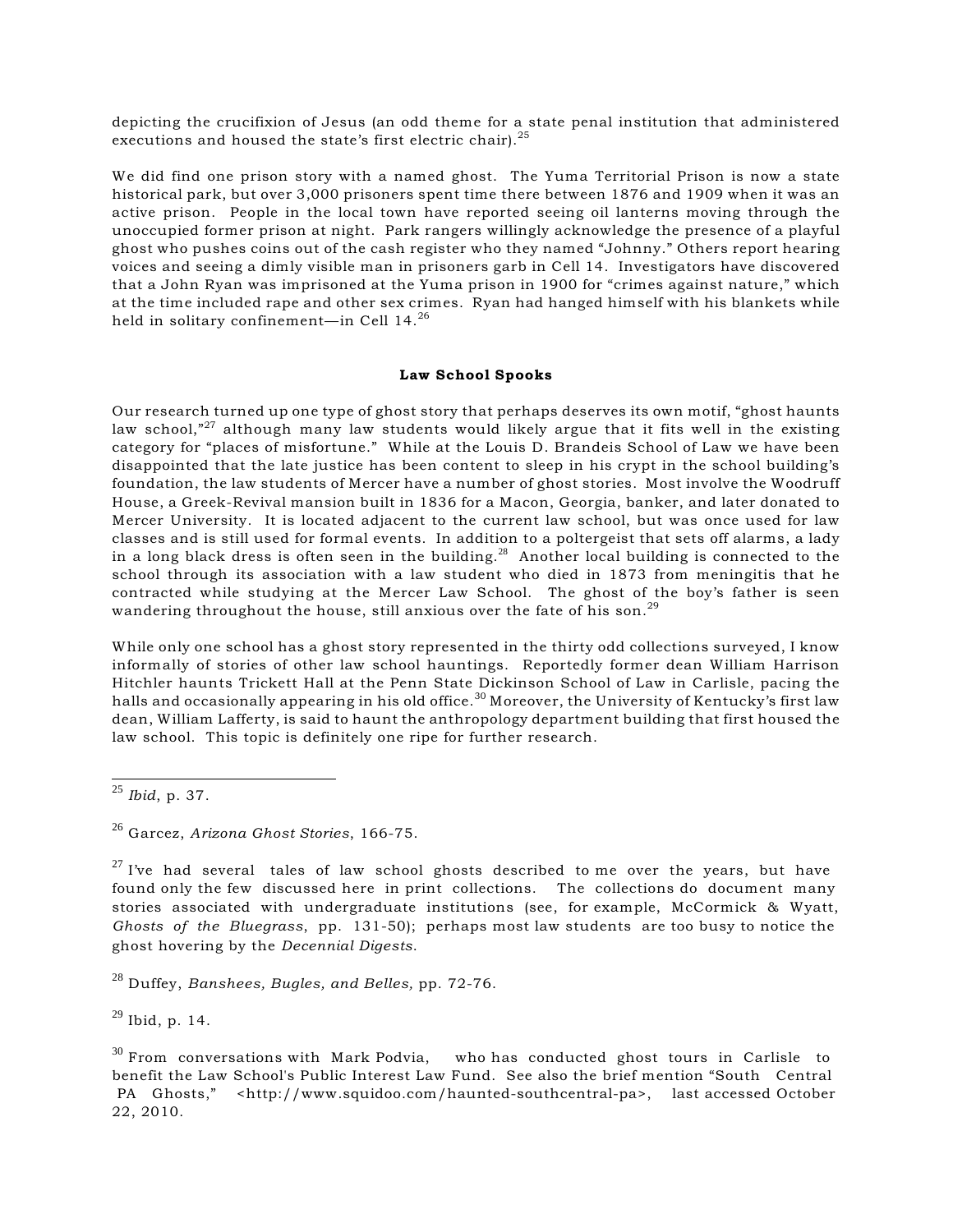There are likely many more law-related ghost stories out there, some in printed collections that I did not consult, and many that have evaded capture between two books covers. After all, ghosts and lawyers have much in common, so it is not surprising that they occasionally meet professionally. They both are often found at scenes of misfortune and spend their most visible hours re-enacting traumas before audiences of the unwilling. When deaths occur, they are there to worry over the intentions of the departed and to impress the wishes of the dead upon the living. And, they both haunt courthouses, jails, and occasionally law schools. The only difference is that ghosts don't huddle in the cold outside of them taking a smoke-break.

#### Bibliography of Works Consulted

Bielski, Ursula. *Chicago Haunts: Ghostlore of the Windy City*. Chicago, Ill.: Lake Claremont Press, 1998.

Burchill, James V. *Ghosts and Haunts from the Appalachian Foothills: Stories and Legends*. Nashville, Tenn.: Rutledge Hill Press, 1993.

DeBolt, Margaret Wayt. *Savannah Spectres and Other Strange Tales*. Norfolk, Va.: Donning, 1984. Dominé, David. *Ghosts of Old Louisville: True Stories of Hauntings in America's Largest Victorian Neighborhood*. Kuttawa, KY: McClanahan Pub. House, 2005.

———. *Haunts of Old Louisville: Gilded Age Ghosts and Haunted Mansions in America's Spookiest Neighborhood*. Kuttawa, KY: McClanahan Pub. House, 2009.

———. *Phantoms of Old Louisville: Ghostly Tales from America's Most Haunted Neighborhood*. Kuttawa, KY: McClanahan Pub. House, 2006.

Downer, Deborah L. *Classic American Ghost Stories: 200 Years of Ghost Lore from the Great Plains, New England, the South, and the Pacific Northwest*. Little Rock: August House, 1990.

Duffey, Barbara. *Banshees, Bugles, and Belles: True Ghost Stories of Georgia*. Berryville, Va.: Rockbridge Pub. Co., 1995.

Felton, D. *Haunted Greece and Rome: Ghost Stories from Classical Antiquity*. Austin: University of Texas Press, 1999.

Floyd, Blanche W. *Ghostly Tales and Legends along the Grand Strand of South Carolina*. Winston-Salem, N.C.: Bandit Books, 2002.

Garcez, Antonio R. *Adobe Angels: Arizona Ghost Stories*. Truth or Consequences, N.M.: Red Rabbit Press, 1998.

Joiner, Gary D., and Cheryl H. White. *Historic Haunts of Shreveport*. Charleston, SC: Haunted America, 2010.

Jones, Louis Clark. *Things That Go Bump in the Night*. Syracuse, NY: Syracuse University Press, 1983.

McCormick, James, and Macy Wyatt. *Ghosts of the Bluegrass.* Lexington, Ky: University Press of Kentucky, 2009.

Montell, William Lynwood. *Ghosts across Kentucky*. Lexington, Ky.: University Press of Kentucky, 2000.

———. *Ghosts along the Cumberland: Deathlore in the Kentucky Foothills*. Knoxville: University of Tennessee Press, 1975.

———. *Haunted Houses and Family Ghosts of Kentucky*. Lexington: University Press of Kentucky, 2001.

———. *Tales of Kentucky Ghosts*. Lexington: University Press of Kentucky, 2010.

Musick, Ruth Ann. *Coffin Hollow, and Other Ghost Tales*. Lexington: University Press of Kentucky, 1977.

———. *The Telltale Lilac Bush and Other West Virginia Ghost Tales*. [Lexington]: University of Kentucky Press, 1965.

Norman, Michael, and Beth Scott. *Historic Haunted America*. New York: TOR, 1995.

\*\*\*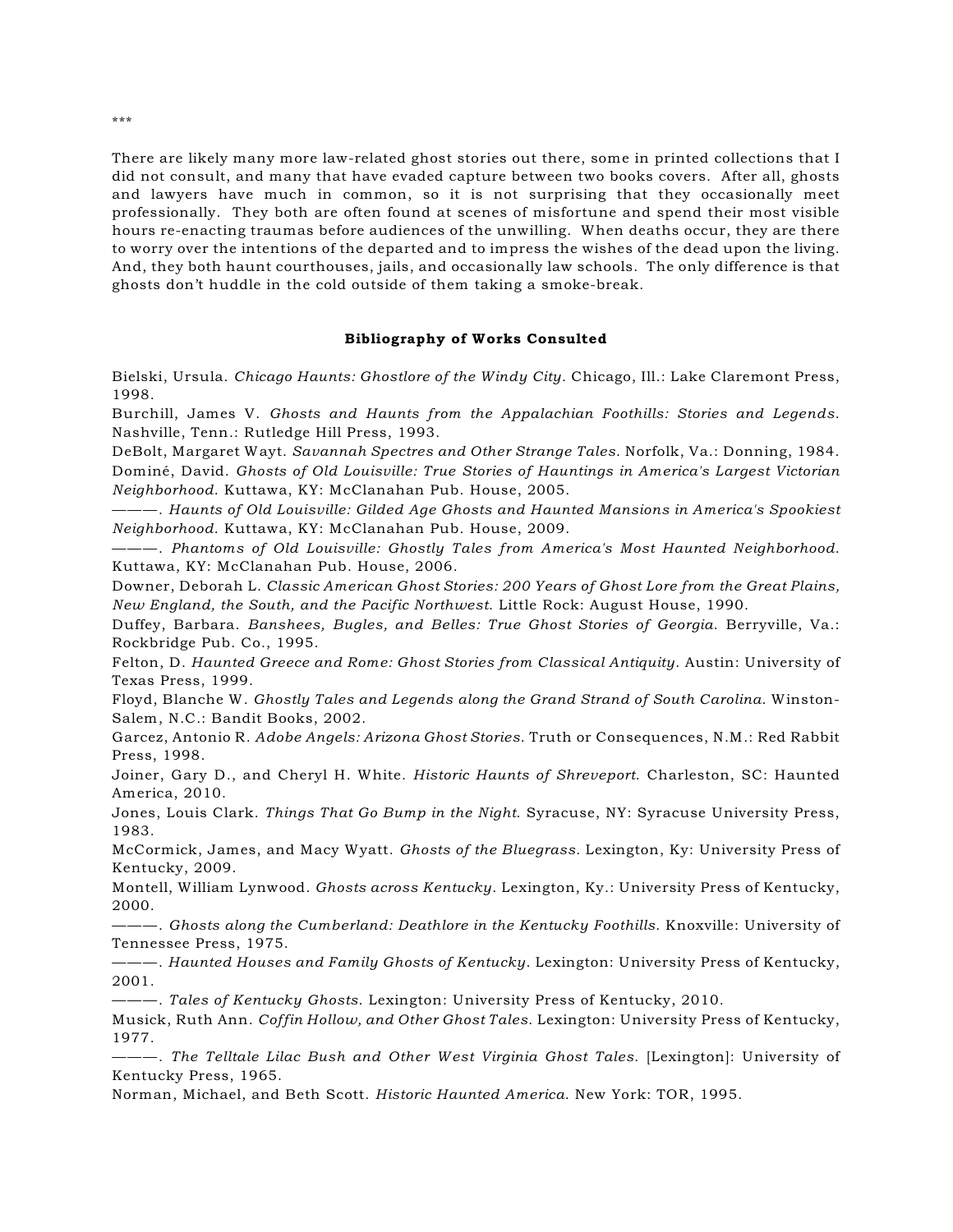Oberding, Janice. *Haunted Nevada*. Reno, NV: Thunder Mountain Productions, 2003.

Parker, Robert W. *Haunted Louisville 2: Beyond Downtown : More History & Hauntings of the Derby City*. Chicago, Ill.: Whitechapel Press/Dark Haven Entertainment, 2010.

———. *Haunted Louisville: History & Hauntings of the Derby City*. Decatur, Ill.: Whitechapel Press, 2007.

Price, Charles Edwin. *Haunted Tennessee*. Johnson City, TN.: Overmountain Press, 1995. Roberts, Nancy. *Ghosts of the Southern Mountains and Appalachia*. Columbia, S.C.: University of South Carolina Press, 1988.

Schlosser, S. E. *Spooky Maryland : Tales of Hauntings, Strange Happenings, and Other Local Lore*. Guilford, Conn.: Globe Pequot Press, 2007.

Solomon, Jack, and Olivia Solomon. *Ghosts and Goosebumps : Ghost Stories, Tall Tales, and Superstitions from Alabama*. University, Ala.: University of Alabama Press, 1981.

Swetnam, George. *Devils, Ghosts, and Witches : Occult Folklore of the Upper Ohio Valley : An Anthology*. Greensburg, PA: McDonald/Swärd Pub., 1988.

Williams, Docia Schultz. *Best Tales of Texas Ghosts*. Plano, Tex.: Republic of Texas Press, 1998. Willis, Wanda Lou. *More Haunted Hoosier Trails*. Cincinnati, Ohio: Emmis Books, 2004.

Windham, Kathryn Tucker, and Margaret Gillis Figh. *13 Alabama Ghosts and Jeffrey*. Tuscaloosa, Ala: University of Alabama Press, 1992.

Zwicker, Roxie J. *Haunted Cemeteries of New England : Stories, Stones, and Superstitions*. Exeter, NH: Publishing Works, Inc., 2009.

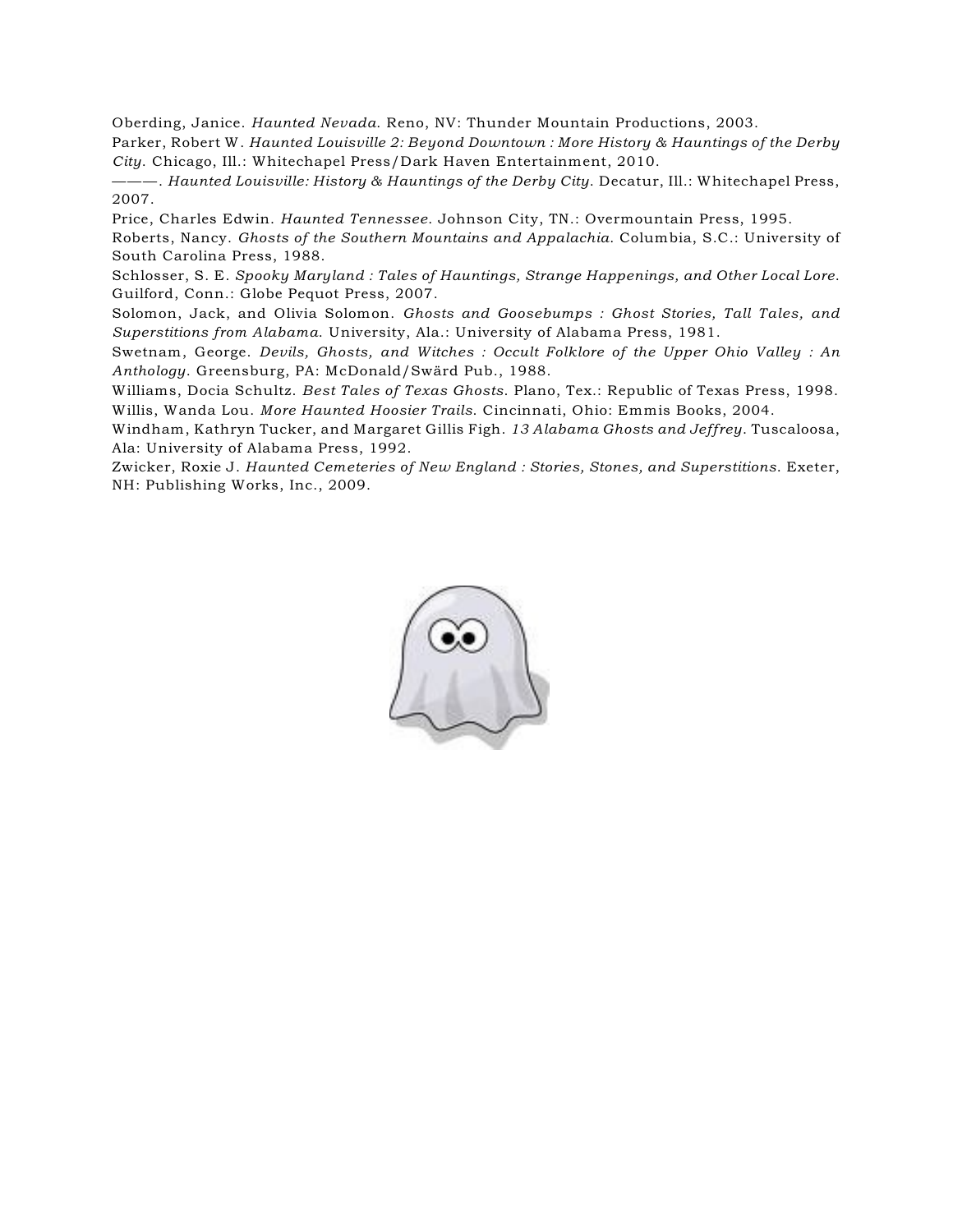### Haunted Justice: The Case of State v. Shue

by

Mark W. Podvia\*

Greenbrier Ghost

Interred in nearby cemetery is Zona Heaster Shue. Her death in 1897 was presumed natural until her spirit appeared to her mother to describe how she was killed by her husband Edward. Autopsy on the exhumed body verified the apparition's account. Edward, found guilty of murder, was sentenced to the state prison. Only know case in which testimony from ghost helped convict a murderer.<sup>1</sup>

Many ghost stories tell of the return of the restless spirit of a murder victim to avenge his or her death. When Scottish Highlander Duncan Campbell of Inverawe provided refuge for the murderer of his cousin Donald, the dead man's specter appeared to him with this warning: "Farewell, Inverawe! Farewell, till we meet at Ticonderoga!" The cousin's ghost later appeared to the Scottish Laird at Fort Ticonderoga, where Duncan Campbell was killed during a failed assault.<sup>2</sup> Even the spirits of animals have reportedly returned from the dead seeking revenge; the hunting dogs of a Lebanon County, Pennsylvania, ironmaster, killed by their owner in a fit of rage, hounded<sup>3</sup> him until his death.<sup>4</sup>

However, there is only one American court case where the testimony of a ghost was used to convict a man of the crime of murder in a criminal prosecution. That is the West Virginia case of *State v. Shue*, more commonly known as the "Greenbrier Ghost" case.

Elva Zona Heaster and blacksmith Erasmus Shue, known as Edward, had married in November 1896. Zona's mother, Mary J. Heaster, did not approve of the marriage, perhaps because of stories that Edward's previous wife had died under "mysterious circumstances."<sup>5</sup> Her concerns regarding her new son-in-law were soon validated when her daughter began sporting bruises.

On January 23, 1897, a 12-year-old boy who had been sent to the Shue house by Edward Shue

 $\sim$  Mark W. Podvia is Associate Law Librarian and Archivist at the Dickinson School of Law of the Pennsylvania State University. He has conducted ghost tours in Carlisle and State College for more than a decade to benefit the Law School's Public Interest Law Fund.

 $^{\rm 1}$  Text of a West Virginia Historical Marker located in Greenbrier County near Sam Black Church.

 $2$  THE MAHICAN CHANNEL...FORTS, TALES, AND LEGENDS, http://www.mohicanpress.com/ mo08011.html (last visited Oct. 29, 2010).

 $3$  Pun intended.

<sup>4</sup> DENNIS WILLIAM HAUCK, HAUNTED PLACES: THE NATIONAL DIRECTORY 358 (2002).

<sup>5</sup> PATTY A. WILSON, HAUNTED WEST VIRGINIA: GHOSTS AND STRANGE PHENOMENA OF THE MOUNTAIN STATE 9 (2007)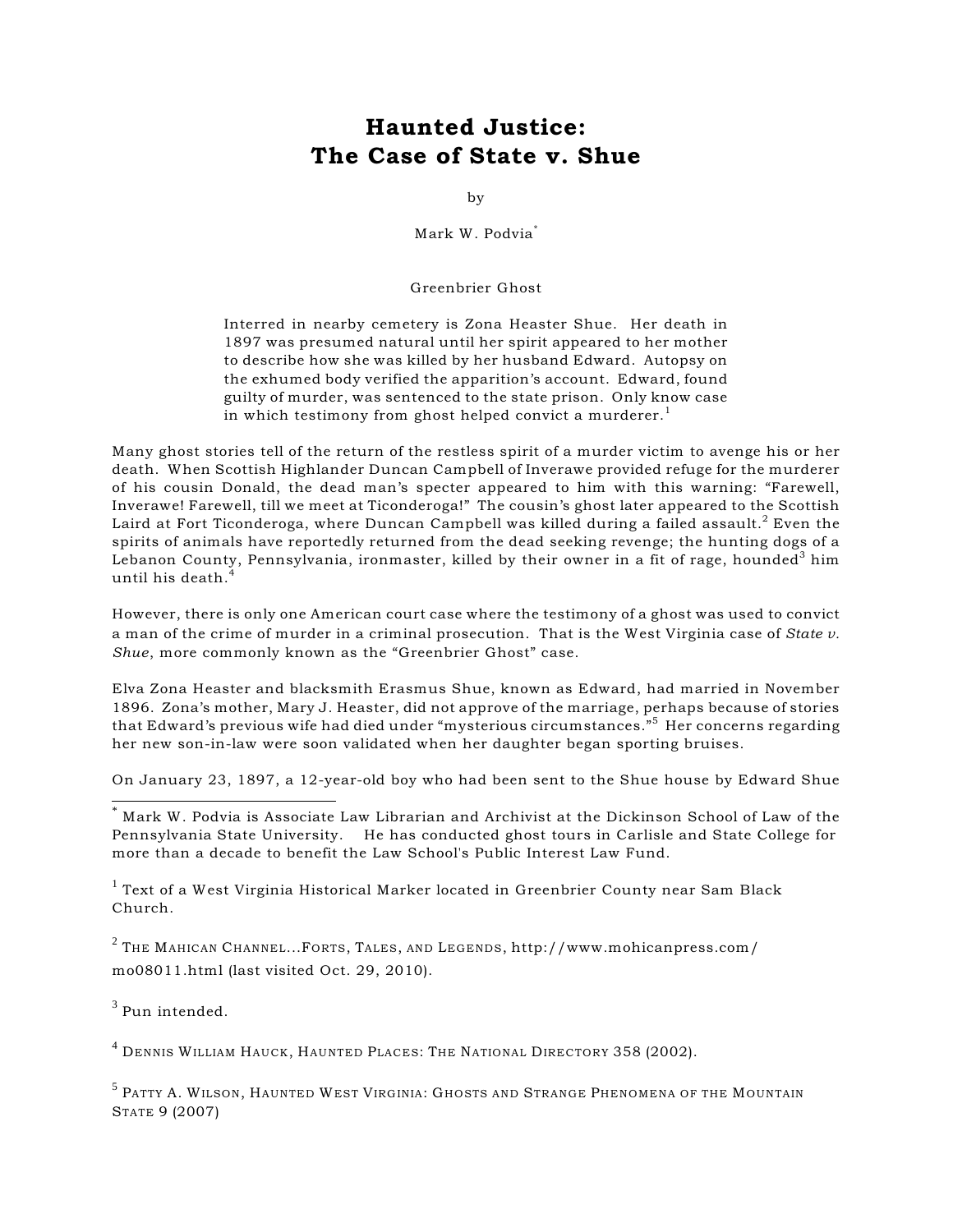to do some work found Zona Shue lying on the floor.<sup>6</sup> He summoned the woman's husband and a doctor. When the local physician, Dr. Knapp, arrived at the house, he found an unconsolable Edward Shue holding his wife's head and neck, refusing the allow the doctor to closely examine her. The doctor, unable to locate a pulse, declared that the young woman had died of heart failure.

During the funeral Edward Shue refused to leave his wife's body. Some at the funeral thought it odd that he had wrapped a scarf around the neck of the dead woman as she had never worn scarves in life.

Following the funeral Mrs. Heaster washed the sheets that Shue had used to cover Zona's body. The sheets caused the water to turn pink, then the pink suddenly cleared. Mrs. Heaster saw this as a sign from her daughter that she had not died a natural death. She began to pray that her daughter might reveal to her how she died.

Zona's spirit apparently responded to her mother's prayers. Four weeks after the funeral Zona appeared to her mother, telling her that her husband had attacked her--claiming that she had not cooked meat for his dinner--and that he had broken her neck. To prove this, the ghost turned her head completely around. Zona's ghost appeared to her mother on four separate occasions.

Mrs. Heaster told her story to the county prosecutor, John Alfred Preston. He may not have believed her story, but it did confirm his suspicions regarding the young woman's death. After reinterviewing several people, including Dr. Knapp, it was ordered that Zona's body be exhumed and an autopsy conducted. The autopsy, performed on February 22, 1897, revealed that Zona Heaster Shue's neck had been broken and her windpipe crushed. Fingermarks were found on her throat. Shue was arrested for his wife's murder.

The newspaper accounts issued at the time of Shue's arrest made no mention of the appearance of Zona Heaster Shue's ghost, but did state that "rumors in the community caused the authorities to suspect that she did not die a natural death, and her husband was suspected of the crime. $\bar{r}$ This was probably because the prosecutor did not want the ghost stories made public, assuming that this would make his prime witness appear irrational.

At Edward Shue's trial, which began on June 30, 1897, the prosecutor did not raise the issue of the haunting. However Shue's lawyer questioned Mrs. Heaster in great detail regarding the appearance of her daughter's ghost, including the following exchange:

> Q. "And this was not a dream founded upon your distressed condition of mind?"

> A. "No sir. It was not a dream. I was wide awake as I ever was."

Q. "Then if not a dream, or dreams, what do you call it?"

A. "I prayed to the Lord that she might come back and tell me what happened. And I prayed that she might come herself and tell on him."

Q. "Do you think you actually saw your daughter in flesh and blood?"

DENNIS DEITZ, THE GREENBRIER GHOST AND OTHER STRANGE STORIES 12 (4th Ed. 1990) <sup>6</sup>

<sup>&</sup>lt;sup>7</sup> Charged With Murder: The Corpse of a Wife Exumed (sic) at Hinton and the Neck Found Broken, WHEELING REGISTER, March 1, 1897, at 2.